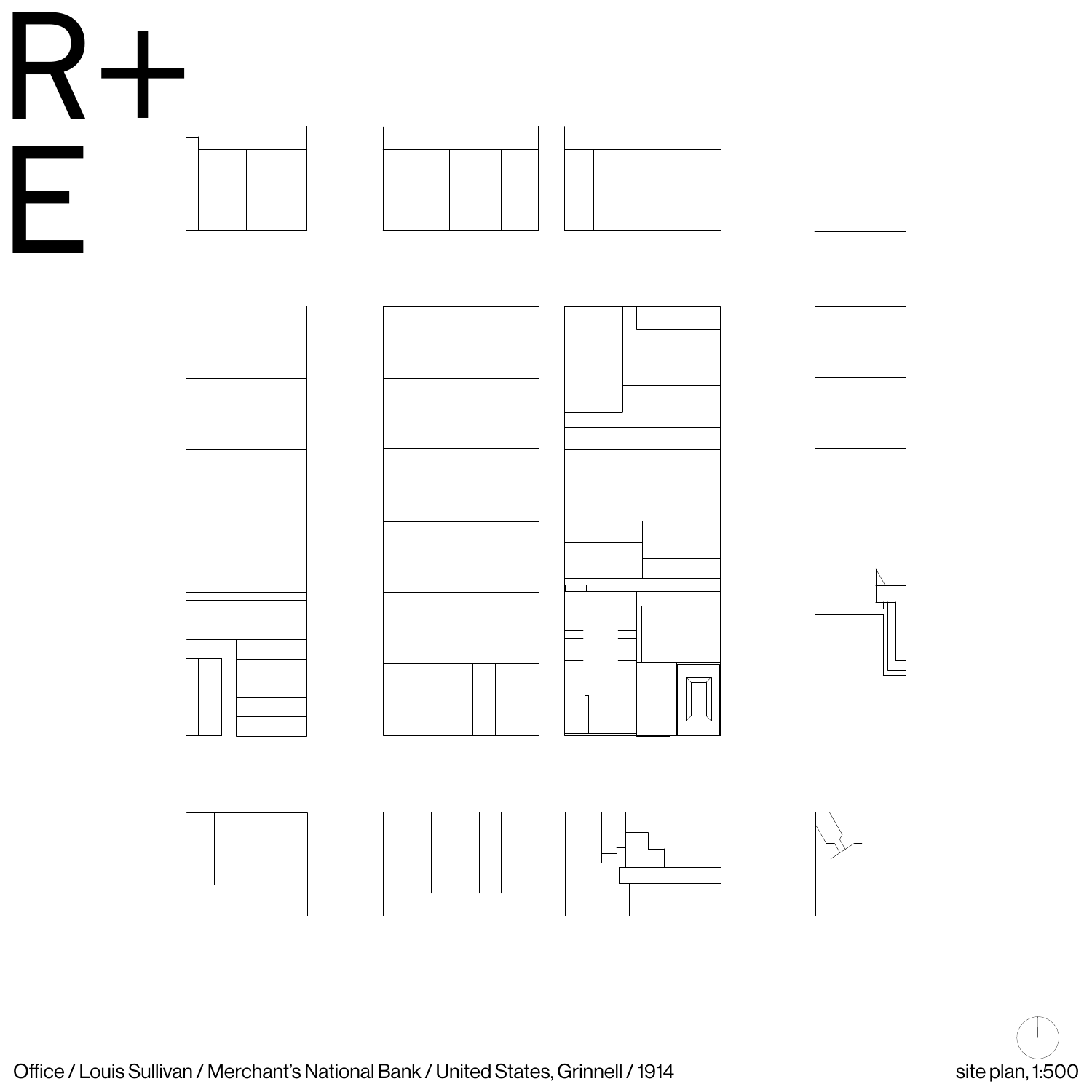

|  |  | Office / Louis Sullivan / Merchant's National Bank / United States, Grinnell / 1914 |  |
|--|--|-------------------------------------------------------------------------------------|--|
|--|--|-------------------------------------------------------------------------------------|--|









ground floor, 1:100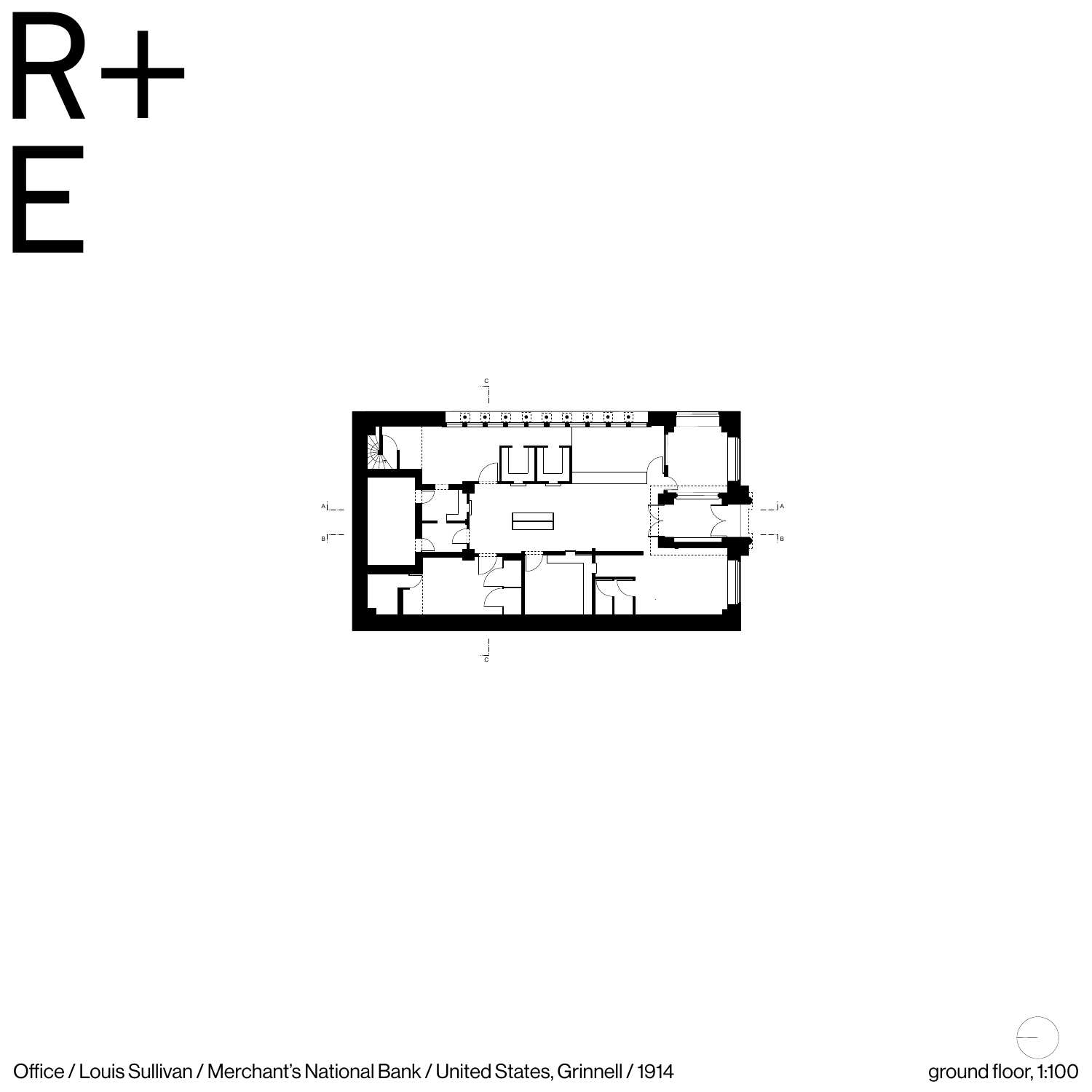





|  | Office / Louis Sullivan / Merchant's National Bank / United States, Grinnell / 1914 |
|--|-------------------------------------------------------------------------------------|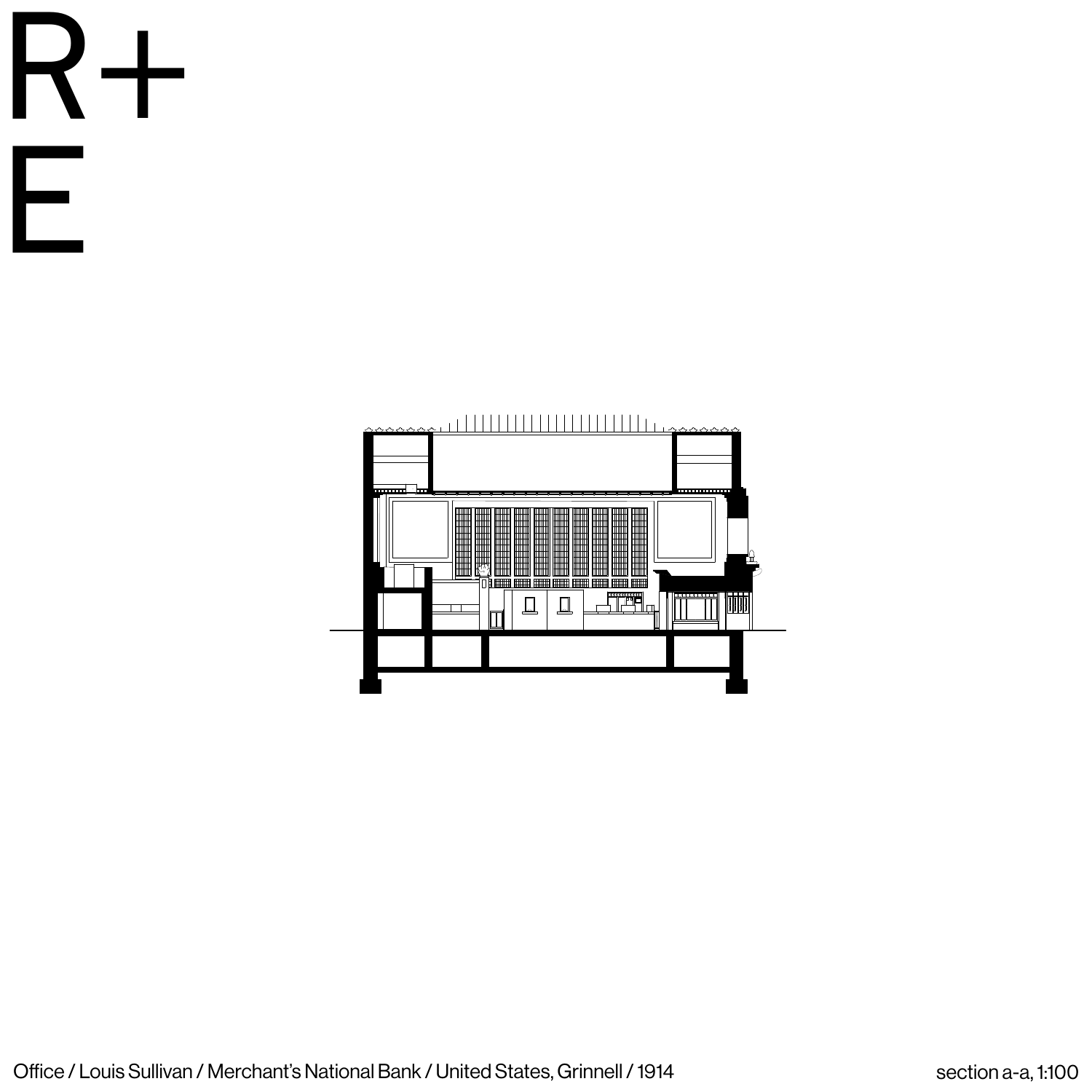





|  |  | Office / Louis Sullivan / Merchant's National Bank / United States, Grinnell / 1914 |  |
|--|--|-------------------------------------------------------------------------------------|--|
|--|--|-------------------------------------------------------------------------------------|--|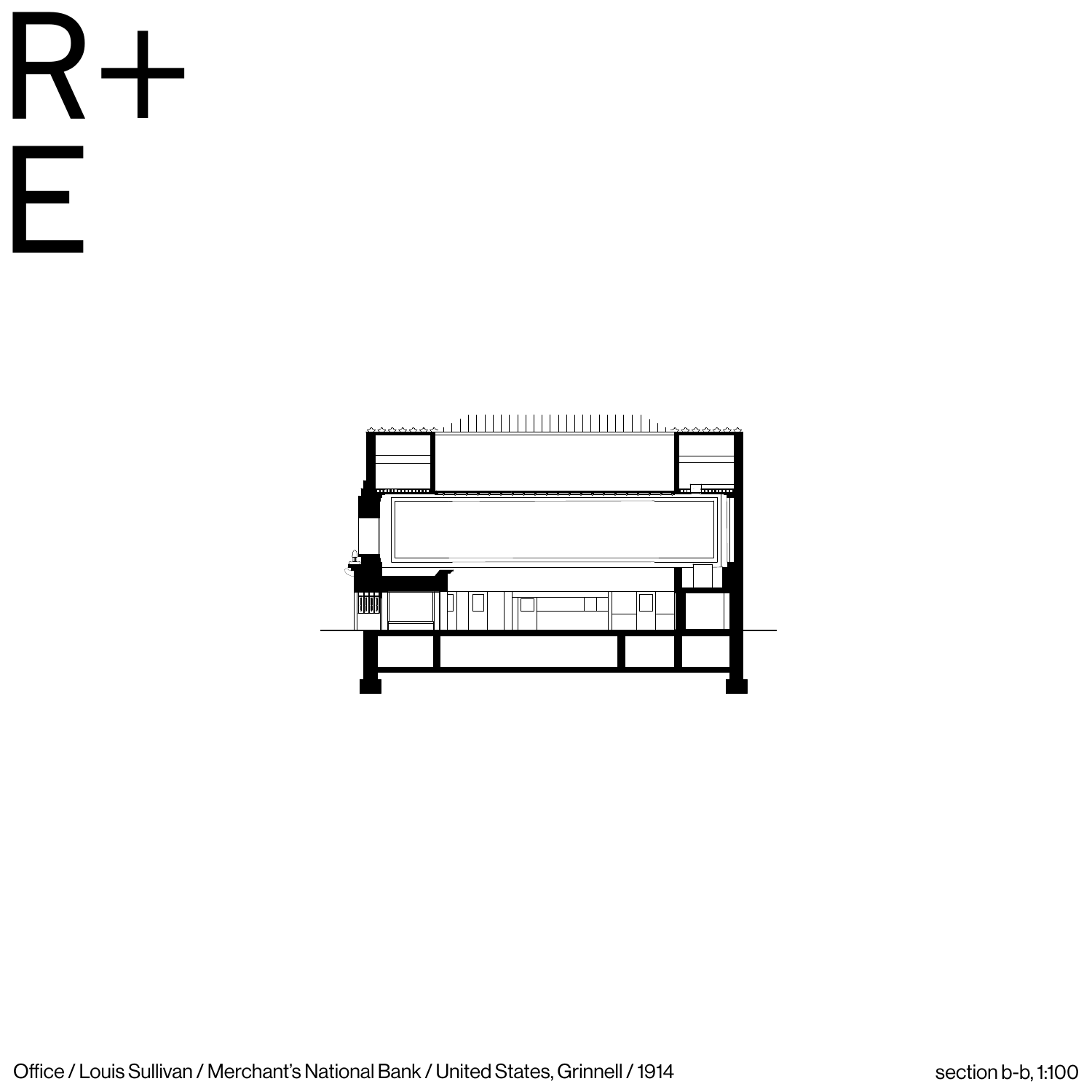





| Office / Louis Sullivan / Merchant's National Bank / United States, Grinnell / 1914 |  |  |
|-------------------------------------------------------------------------------------|--|--|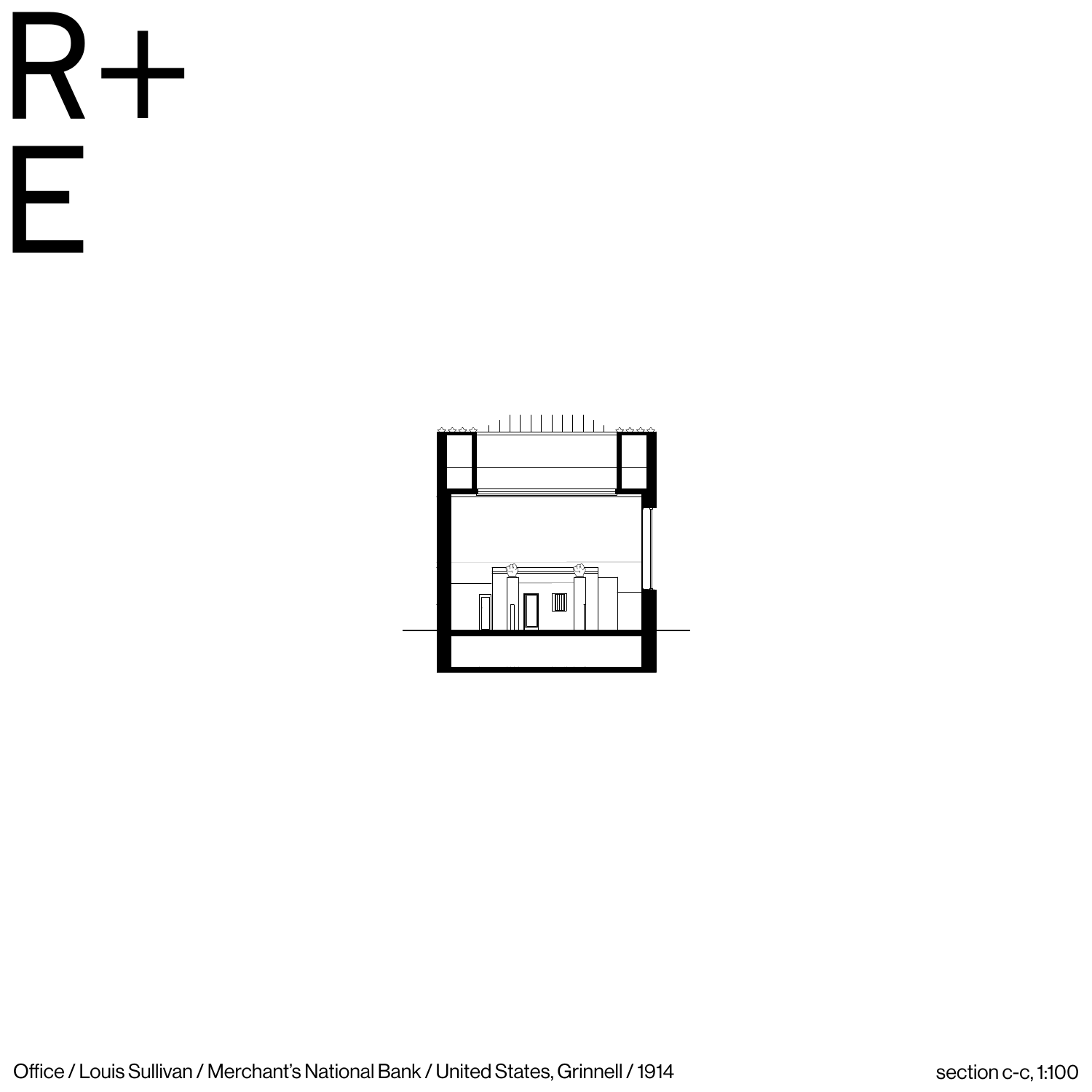



| Office / Louis Sullivan / Merchant's National Bank / United States, Grinnell / 1914 |  |  |  |  |  |  |  |  |  |
|-------------------------------------------------------------------------------------|--|--|--|--|--|--|--|--|--|
|-------------------------------------------------------------------------------------|--|--|--|--|--|--|--|--|--|